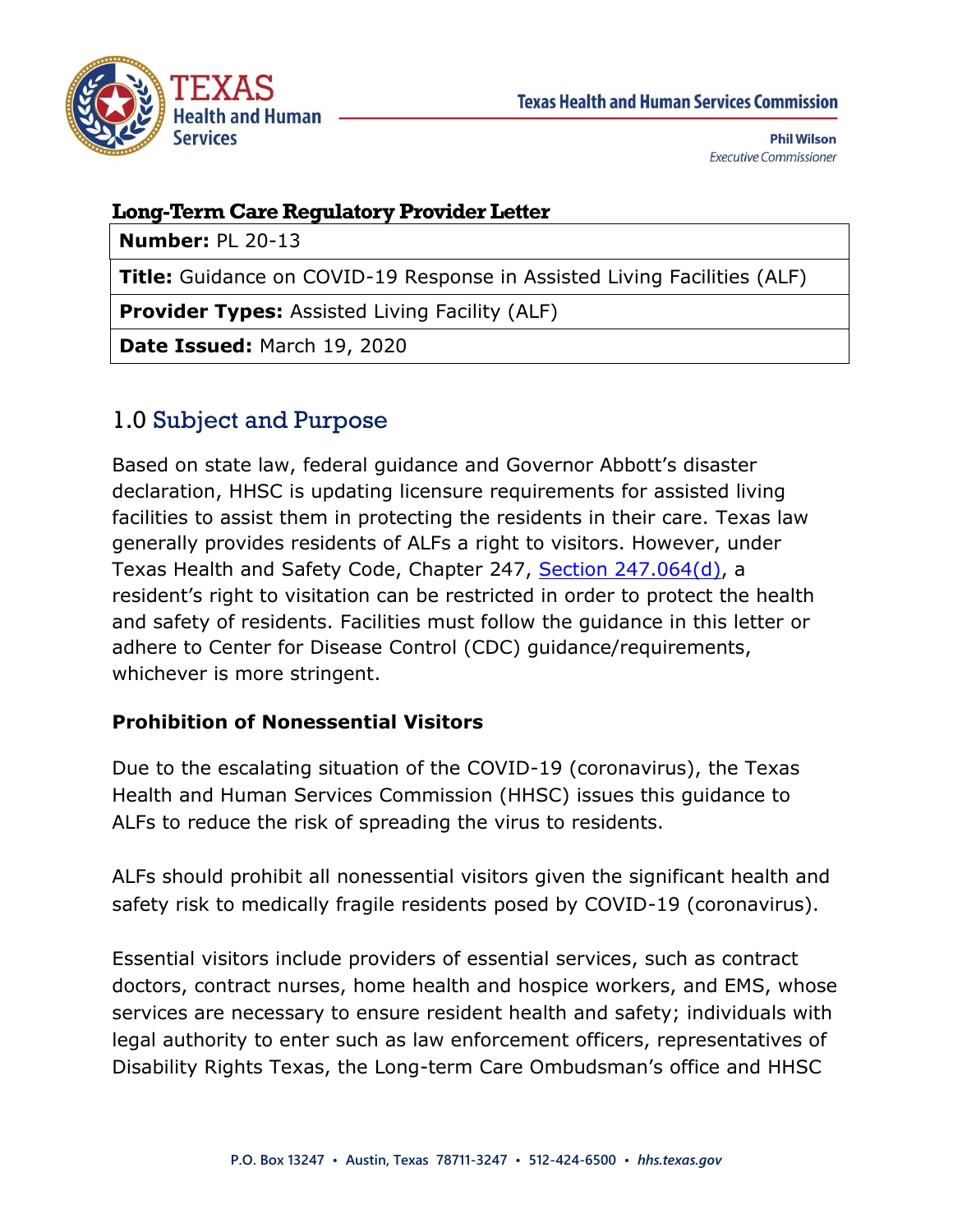surveyors whose presence is necessary to ensure the ALF is protecting residents and providing appropriate care; and family members and loved ones of residents at the end of life.

All essential visitors should be screened as described below and practice hand hygiene prior to and during the visit.

During this time, the facility should provide alternate means of communication for people who would otherwise visit, such as virtual communications (e.g. video or telephone conferencing systems) to promote ongoing contact between residents and their loved ones.

### **\*\*ALFs should not require screening of emergency services personnel in the event of an emergency\*\***

### **Recommended Screening of Essential Visitors**

Essential visitors may be allowed access unless they meet any of the following screening criteria:

- Fever or signs or symptoms of a respiratory infection, such as cough, shortness of breath, or sore throat;
- Contact in the last 14 days with someone who has a confirmed diagnosis of COVID-19, is under investigation for COVID-19, or is ill with respiratory illness; or
- Traveled within the previous 14 days to a country with sustained community transmission. For updated information on affected countries visit: https://www.cdc.gov/coronavirus/2019 ncov/travelers/index.html

The facility should take precautions and screen all visitors to ensure they do not meet the above criteria. Temperature checks should be performed and hand sanitizer should be available to all essential visitors prior to entry.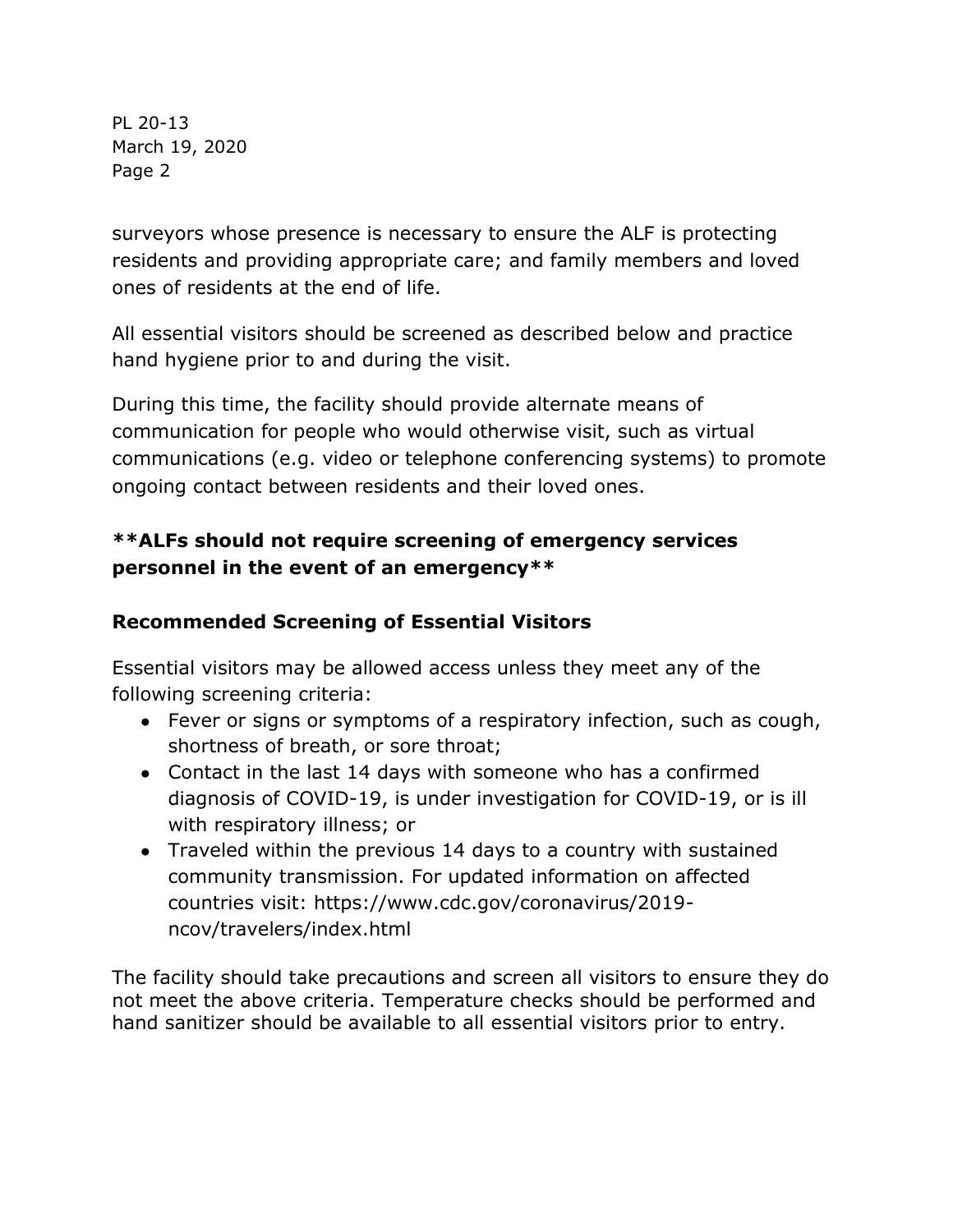# 2.0 Policy Details & Provider Responsibilities

### **Recommended Screening and 14-day Monitoring for Residents Who Leave the Facility and Return**

If a resident leaves an ALF temporarily for a community visit with the resident's family, the resident must be screened upon return to the ALF according to the above criteria. If the resident meets any of the screening criteria, the ALF should allow the resident to return to the ALF and follow the [CDC protocol](https://www.cdc.gov/coronavirus/2019-ncov/healthcare-facilities/prevent-spread-in-long-term-care-facilities.html) for isolating the resident to protect other residents.

#### **Additional Recommendations**

ALFs should do the following:

- 1. Follow guidance issued by:
	- a. The [Centers for Disease Control](https://www.cdc.gov/coronavirus/2019-nCoV/index.html) (CDC)
	- b. The [Department of State Health Services](https://dshs.texas.gov/coronavirus/) (DSHS)
	- c. The [Health and Human Services Commission](https://hhs.texas.gov/services/health/coronavirus-covid-19) (HHSC)
	- d. Their local public health department
- 2. Ensure the facility has an Emergency Preparedness Plan that addresses all required elements as addressed in 26 Texas Administrative Code (TAC) [§553.44](https://texreg.sos.state.tx.us/public/readtac$ext.TacPage?sl=T&app=9&p_dir=F&p_rloc=198297&p_tloc=14839&p_ploc=1&pg=2&p_tac=&ti=26&pt=1&ch=553&rl=44) including:
	- a. Universal precautions by using personal protective equipment (PPE) supplies, conservation strategies, and strategies to address possible shortages
	- b. Staffing and contingency plans
	- c. Provision of health and safety services such as dialysis, oxygen, and hospice services
	- d. Ensuring uninterrupted supplies such as linen, food, medications, and other needed supplies
- 3. Comply with all infection control requirements as required in 26 TAC [§553.41\(n\),](https://texreg.sos.state.tx.us/public/readtac$ext.TacPage?sl=R&app=9&p_dir=&p_rloc=&p_tloc=&p_ploc=&pg=1&p_tac=&ti=26&pt=1&ch=553&rl=41) including: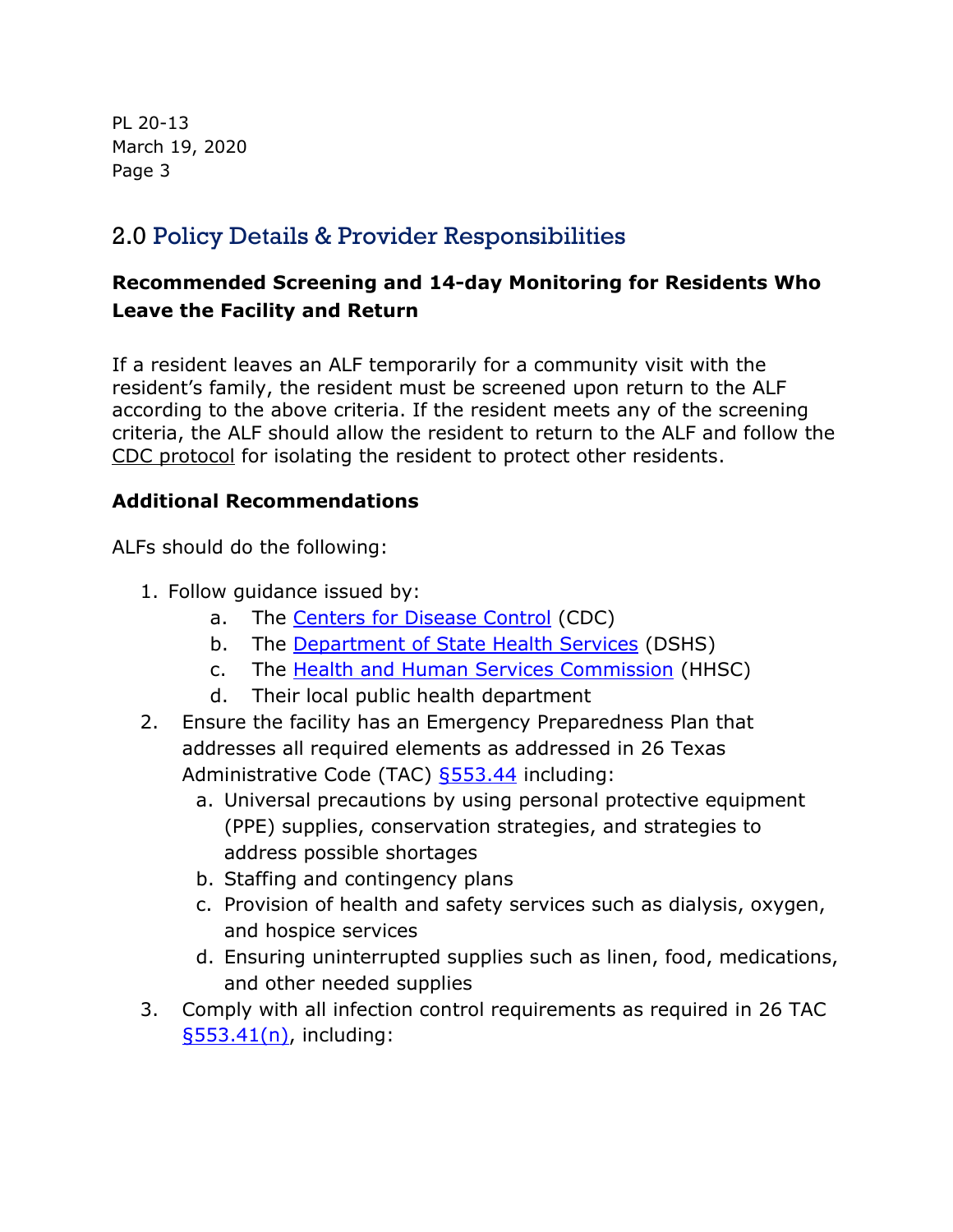- a. Reinforcing strong hygiene practices for residents and staff such as proper handwashing, covering of coughs and sneezes and use of hand sanitizer
- b. Properly clean, disinfect, and limit sharing of medical equipment between residents and areas of the facility
- c. Regularly disinfect all workspaces such as nurse's stations, phones, and internal radios
- d. Actively and consistently monitor residents for potential symptoms of respiratory infection
- 4. Have personal protective equipment (PPE) available. If facilities are unable to obtain PPE, they will not be cited for not having certain supplies if they cannot obtain them for reasons outside their control. However, we do expect ALFs to take actions to mitigate any resource shortages and show they are taking all appropriate steps to obtain the necessary supplies as soon as possible. For example, if there is a shortage of hand sanitizer, we expect staff to practice effective hand washing with soap and water. Similarly, if there is a shortage of PPE (e.g., due to supplier(s) shortage which may be a regional or national issue), the ALF must contact the local and state public health agencies to notify them of the shortage, follow national guidelines for optimizing their current supply, or identify the next best option to care for the facility.
- 5. Protect individuals by refraining from attending public events where large numbers of people are gathered. Communal dining and all group activities should also be cancelled.
- 6. Meet their staffing requirements and ensure sufficient staff are available to meet resident needs.<sup>1</sup>
- 7. Display visible signage at all entrances to address the screening criteria in section 1.0 above prior to allowing access to residents. Signage should also include language to discourage visits, such as recommending visitors defer their visit for another time or to list

j

<sup>&</sup>lt;sup>1</sup> See 26 Texas Administrative Code (TAC)  $§553.41(a)(3)$ .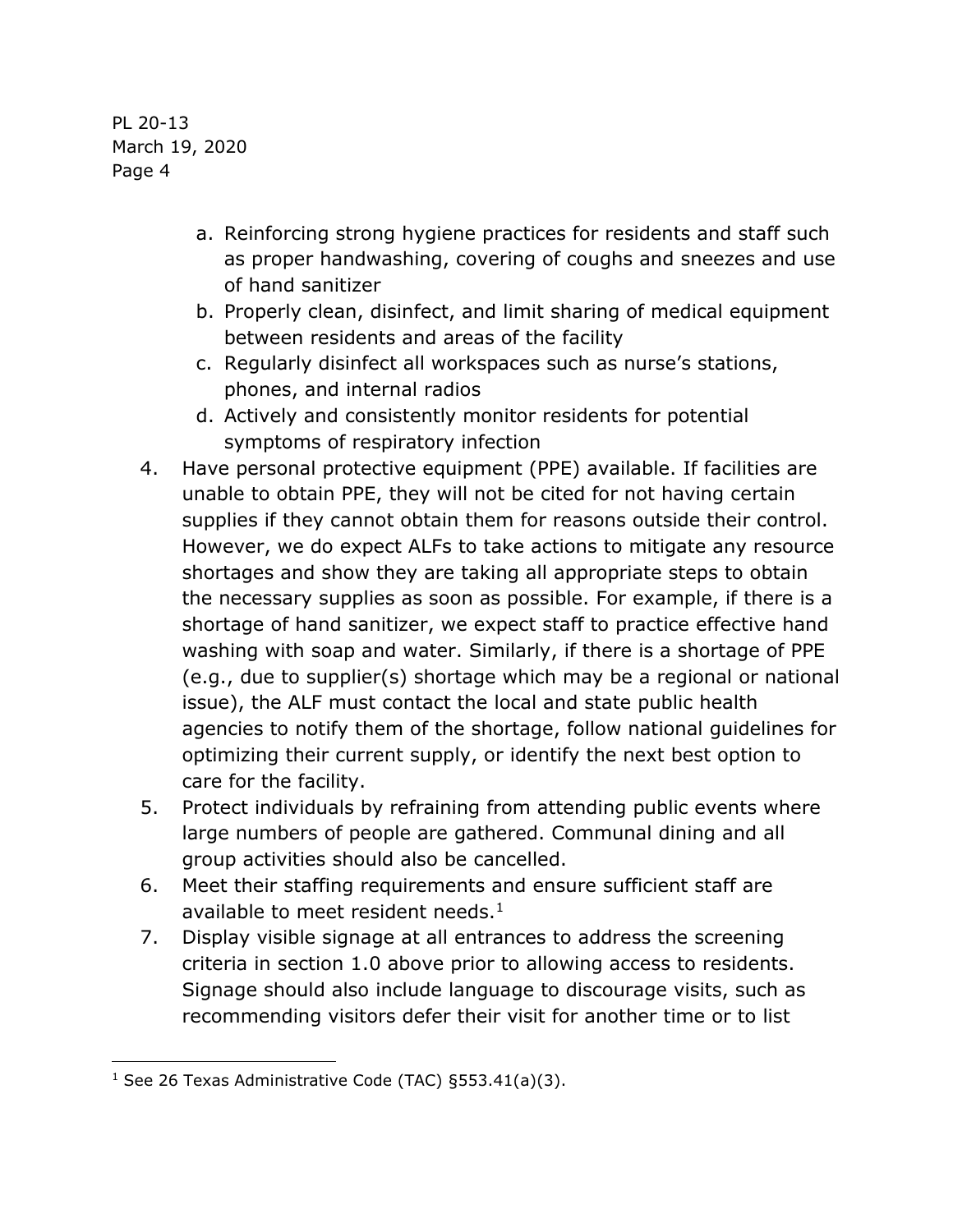> exceptions for essential visitors as defined in section 1.0 above. The signage should remain in place until further guidance is issued by HHSC.

- 8. Disinfect the area following a visitor's exit from the location.
- 9. Offer alternate means of communication during this time of limited visitation, such as:
	- a. Phone calls, video calls, or other means of electronic communication
	- b. Offering a phone line with voice recording updated at set times (e.g., daily) with the facility's general operating status, such as when it is safe to resume visits
- 10. Actively and consistently monitor residents for potential symptoms of respiratory infection. They should ensure the resident's physician is notified immediately<sup>2</sup> of any residents who begin exhibiting symptoms such as fever, cough, or shortness of breath.
- 11. Contact the local health department, or the Department of State Health Services (DSHS) if there is no local health department, if:
	- a. the facility has questions related to COVID-19,
	- b. the facility suspects a resident has COVID-19, or
	- c. there is an increase in the number of respiratory illnesses among residents or staff.
- 12. Ensure that the facility is equipped with soap, commercially produced hand sanitizer, and any other disinfecting agents to maintain a healthful environment. Facilities must not use homemade hand sanitizer.
- 16. Staff must ensure precautions such as, but not limited to:
	- a. Limiting physical contact, such as handshaking, hugging, etc.
	- b. Reinforcing strong hygiene practices for residents and staff, such as proper handwashing, covering of coughs and sneezes, and the use of hand sanitizer
	- c. Practicing social distancing
	- d. Using gloves when supporting individuals

j

 $2$  See 26 TAC §553.41(k)(1)(B).